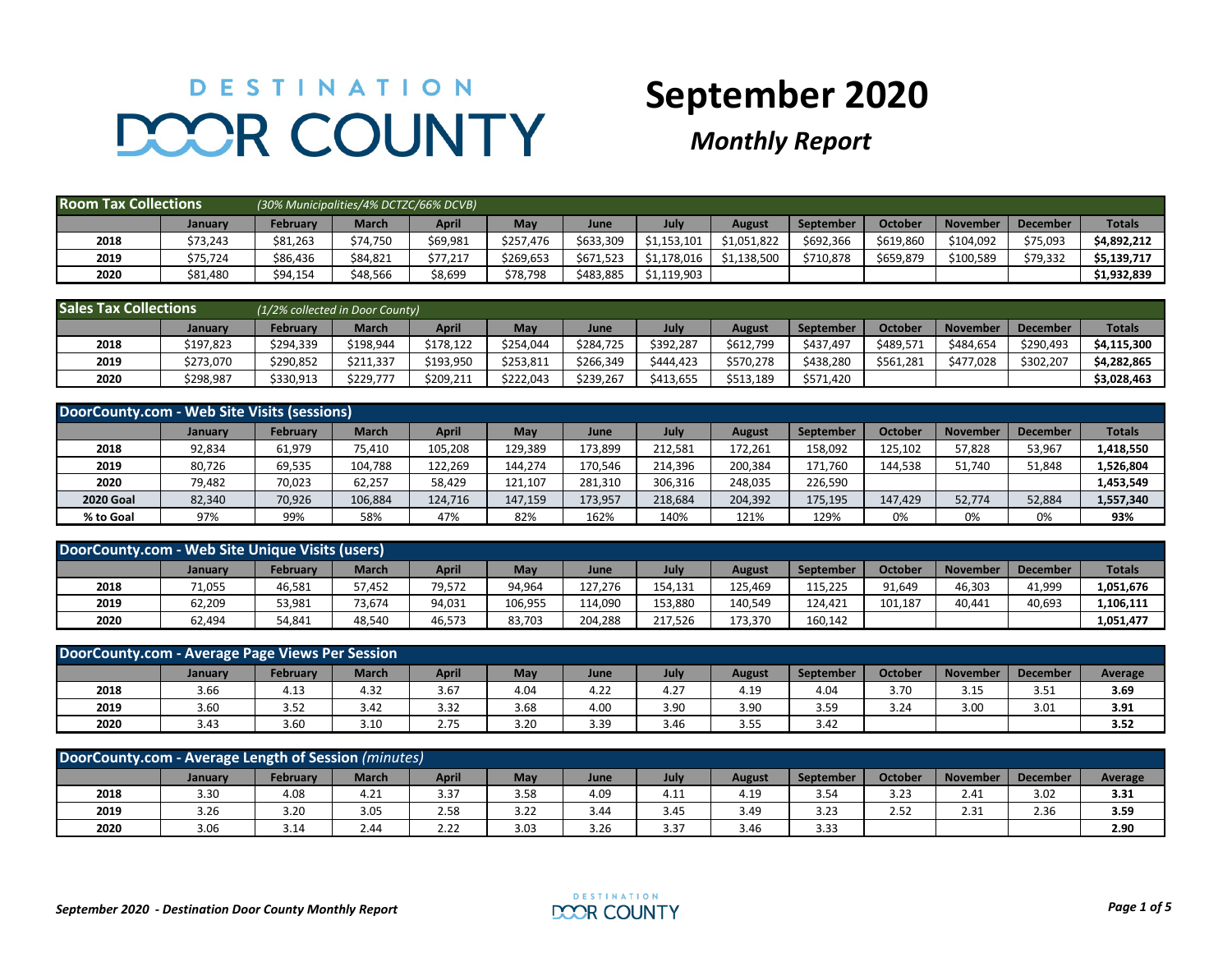| DoorCounty.com - Mobile Web Site Useage                                                                                                               |        |        |        |        |        |         |         |         |         |        |        |        |         |
|-------------------------------------------------------------------------------------------------------------------------------------------------------|--------|--------|--------|--------|--------|---------|---------|---------|---------|--------|--------|--------|---------|
| <b>Totals</b><br>October<br>April<br>Februarv<br>March<br>July<br><b>November</b><br>May<br>September<br><b>December</b><br>August<br>June<br>January |        |        |        |        |        |         |         |         |         |        |        |        |         |
| 2018                                                                                                                                                  | 42,449 | 26,734 | 29,564 | 50,331 | 57,122 | 75,947  | 135,381 | 75,179  | 72,968  | 77,992 | 26,668 | 32,257 | 702,592 |
| 2019                                                                                                                                                  | 47,730 | 31,171 | 47,176 | 53,591 | 58,380 | 73,540  | 94,491  | 91,675  | 82,254  | 65,438 | 30,812 | 23,456 | 699,714 |
| 2020                                                                                                                                                  | 36.049 | 33.826 | 28,198 | 33,689 | 53,741 | 138,902 | 145.267 | 111,515 | 103,576 |        |        |        | 684,763 |

| DoorCounty.com - Top Ten Most Requested Pages for the Month | September 2020                     |                              |
|-------------------------------------------------------------|------------------------------------|------------------------------|
| 1) /homepage                                                | 5) / experience                    | 9) /stay/hotel-motel-inn     |
| $2)$ /fall                                                  | $6)$ /stay                         | 10)/stay/log-cabin-log-house |
| 3) / experience/ events                                     | 7) /stay/find-lodging              |                              |
| 4) /travel-updates                                          | 8) / experience/scenic-attractions |                              |

| DoorCounty.com - Top Ten Sources for the Month | September 2020    |                    |
|------------------------------------------------|-------------------|--------------------|
| 1) Google/organic                              | 5) Bing           | 9) duckduckgo      |
| 2) Direct Traffic                              | 6) m.facebook.com | 10) I.facebook.com |
| 3) Facebook                                    | 7) vahoo          |                    |
| 4) Destination Door County                     | 8) The Trade Desk |                    |

| <b>Social Media: Facebook</b> |           |                 |              |              |           |           |           |               |                  |                |                 |                 |                    |
|-------------------------------|-----------|-----------------|--------------|--------------|-----------|-----------|-----------|---------------|------------------|----------------|-----------------|-----------------|--------------------|
| <b>Impressions</b>            | January   | February        | <b>March</b> | <b>April</b> | May       | June      | July      | <b>August</b> | September        | <b>October</b> | <b>November</b> | <b>December</b> | <b>Totals</b>      |
| 2018                          | 3,072,518 | 1,743,557       | 1,360,982    | 3,018,045    | 2,080,138 | 1,732,189 | 2,529,601 | 1,998,469     | 2,725,934        | 1,645,529      | 1,500,366       | 1,375,044       | 24,782,372         |
| 2019                          | 1,718,452 | 1,728,409       | 2,258,613    | 2,966,996    | 1,745,963 | 1,772,403 | 1,482,104 | 1,589,049     | 2,319,589        | 1,645,947      | 471,513         | 729,547         | 20,428,585         |
| 2020                          | 1,133,521 | 1,184,316       | 887,660      | 680.311      | 959,275   | 1,886,257 | 2,785,831 | 1,970,320     | 1,984,249        |                |                 |                 | 13,471,740         |
| <b>Post Views</b>             | January   | <b>February</b> | <b>March</b> | April        | May       | June      | July      | <b>August</b> | September        | October        | <b>November</b> | <b>December</b> | <b>Totals</b>      |
| 2018                          | 1,837,851 | 957,819         | 716,837      | 2,280,877    | 1,633,103 | 1,104,744 | 1,832,373 | 1,385,978     | 2,114,037        | 1,304,627      | 1,088,613       | 767,300         | 17,024,159         |
| 2019                          | 1,094,742 | 1,079,000       | 1,453,043    | 2,139,689    | 1,201,734 | 1,251,592 | 905,612   | 1,081,231     | 1,651,326        | 898,337        | 383,064         | 628,266         | 13,767,636         |
| 2020                          | 839,967   | 967,663         | 673,116      | 542,934      | 706,071   | 1,414,059 | 3,124,318 | 1,461,915     | 1,535,593        |                |                 |                 | 11,265,636         |
| <b>Page Views</b>             | January   | <b>February</b> | <b>March</b> | <b>April</b> | May       | June      | July      | <b>August</b> | September        | October        | <b>November</b> | <b>December</b> | <b>Totals</b>      |
| 2018                          | 546,738   | 532,621         | 619,271      | 449,081      | 326,313   | 491,332   | 503,626   | 659,181       | 479,544          | 323,546        | 465,560         | 494,103         | 5,890,916          |
| 2019                          | 731,095   | 647,166         | 859,283      | 550,666      | 586,646   | 586,088   | 478,696   | 563,738       | 703,855          | 463,094        | 375,486         | 625,800         | 7,171,613          |
| 2020                          | 656,428   | 510,707         | 561,444      | 530,069      | 718,416   | 618,593   | 484,377   | 633,034       | 680,060          |                |                 |                 | 5,393,128          |
| Engagement                    | January   | <b>February</b> | <b>March</b> | April        | May       | June      | July      | <b>August</b> | September        | October        | <b>November</b> | <b>December</b> | <b>Totals</b>      |
| 2018                          | 65,342    | 38.704          | 52.436       | 56.031       | 42,198    | 51,562    | 41,116    | 63,362        | 54,532           | 49.327         | 44,890          | 50,580          | 610.080            |
| 2019                          | 49,759    | 51,818          | 65,323       | 55,448       | 48,318    | 56,304    | 43,791    | 51,651        | 73,617           | 57,359         | 27,911          | 42,223          | 623,522            |
| 2020                          | 46,097    | 52,095          | 41,870       | 39.105       | 53,358    | 95,807    | 77,728    | 58,771        | 66,624           |                |                 |                 | 531,455            |
| <b>2020 Goal</b>              | 50,754    | 52,854          | 66,629       | 56,557       | 49,284    | 57,430    | 44,669    | 52,684        | 75,089           | 58,506         | 28,469          | 43,067          | 635,992            |
| % to Goal                     | 91%       | 99%             | 63%          | 69%          | 108%      | 167%      | 174%      | 112%          | 89%              | 0%             | 0%              | 0%              | 84%                |
| <b>Likes</b>                  | January   | <b>February</b> | <b>March</b> | April        | May       | June      | July      | <b>August</b> | <b>September</b> | October        | <b>November</b> | <b>December</b> | <b>Year Growth</b> |
| 2018                          | 103,071   | 103,645         | 104,109      | 105,529      | 106,857   | 107,747   | 110,052   | 110,851       | 111,928          | 112,335        | 112,541         | 113,153         | 10%                |
| 2019                          | 113,643   | 114,006         | 114,607      | 115,014      | 115,698   | 116,426   | 117,064   | 117,577       | 118,058          | 118,266        | 118,236         | 118,905         | 5%                 |
| 2020                          | 118,974   | 119,136         | 119,320      | 119,548      | 120,266   | 121,393   | 122,709   | 123,767       | 125,063          |                |                 |                 | $-100%$            |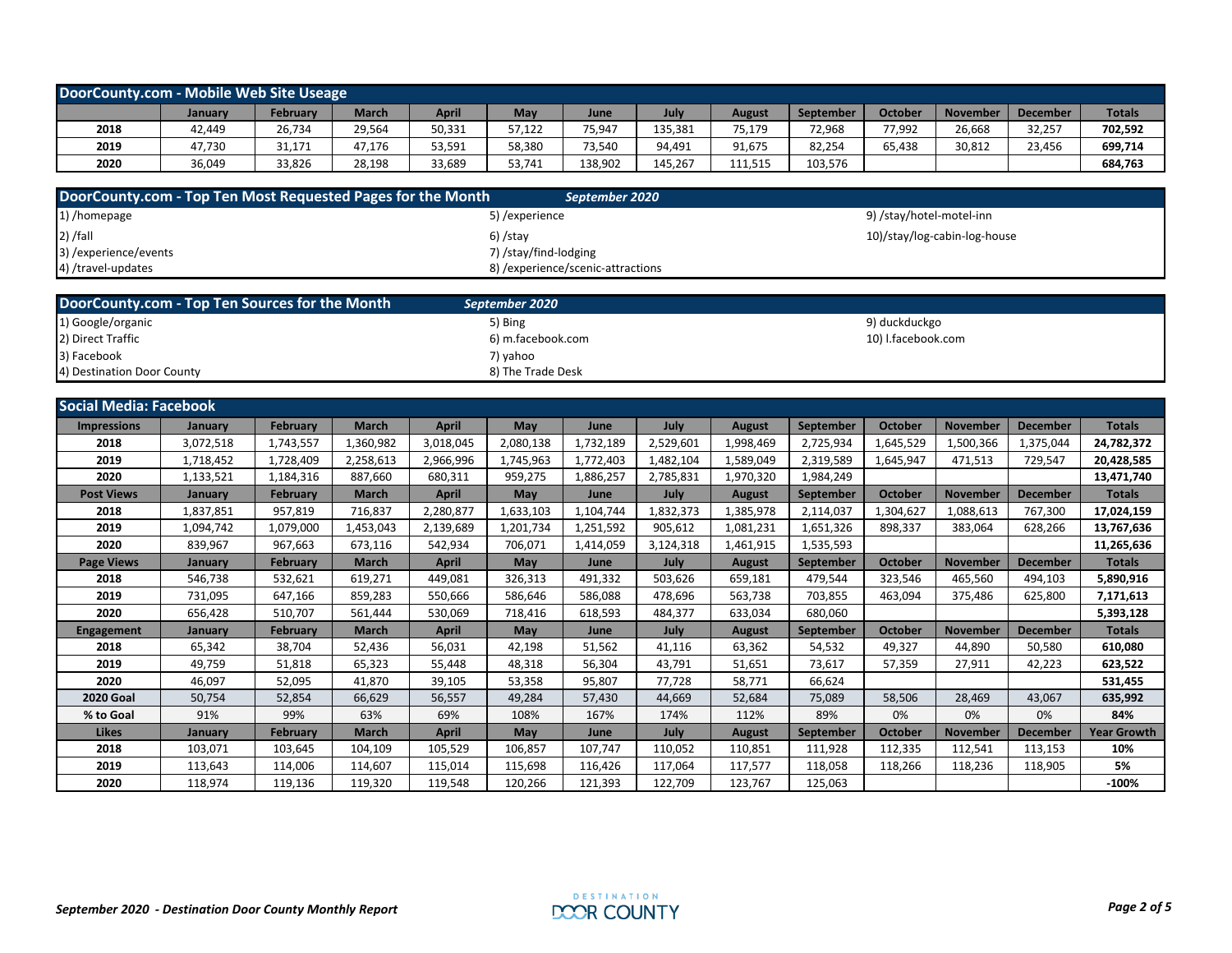| <b>Social Media: Instagram</b> |                |                 |              |              |        |        |        |               |           |         |                 |                 |                    |
|--------------------------------|----------------|-----------------|--------------|--------------|--------|--------|--------|---------------|-----------|---------|-----------------|-----------------|--------------------|
| <b>Followers</b>               | <b>January</b> | <b>February</b> | March        | <b>April</b> | May    | June   | July   | <b>August</b> | September | October | <b>November</b> | <b>Decembe</b>  | <b>Year Growth</b> |
| 2018                           | 28,530         | 29,300          | 29,800       | 30,900       | 31,738 | 32,601 | 34,018 | 35,115        | 36,713    | 38,434  | 39,234          | 39,874          | 46%                |
| 2019                           | 41,489         | 42,444          | 43,816       | 46,615       | 46,602 | 47,731 | 49,306 | 50,480        | 51,441    | 52,403  | 53,209          | 53,624          | 29%                |
| 2020                           | 54,479         | 55,186          | 55,898       | 56,489       | 57,204 | 58,825 | 60,466 | 62,118        | 63,359    |         |                 |                 |                    |
| <b>Comment Likes</b>           | January        | <b>February</b> | <b>March</b> | <b>April</b> | May    | June   | July   | <b>August</b> | September | October | November        | <b>December</b> | <b>Total</b>       |
| 2018                           | 45,098         | 42,117          | 29,993       | 27,800       | 35,035 | 26,126 | 26,908 | 39,006        | 45,371    | 65,311  | 60,469          | 42,461          | 485,695            |
| 2019                           | 68,928         | 55,396          | 54,769       | 47,200       | 51,007 | 43,701 | 39,622 | 35,582        | 35,973    | 44,906  | 31,525          | 37,223          | 545,832            |
| 2020                           | 45,751         | 27,673          | 24,380       | 17,951       | 20,015 | 47.727 | 45,942 | 37,795        | 40,164    |         |                 |                 | 307,398            |
| <b>2020 Goal</b>               | 70,306         | 56,504          | 55,864       | 48,144       | 52,027 | 44,575 | 40,414 | 36,294        | 36,692    | 45,804  | 32,156          | 37,968          | 556,748            |
| % to Goal                      | 65%            | 49%             | 44%          | 37%          | 38%    | 107%   | 114%   | 104%          | 109%      | 0%      | 0%              | 0%              | 55%                |

| <b>Social Media: Twitter</b> |         |                 |              |              |        |        |        |               |           |         |                 |                 |                    |
|------------------------------|---------|-----------------|--------------|--------------|--------|--------|--------|---------------|-----------|---------|-----------------|-----------------|--------------------|
| <b>Followers</b>             | January | <b>February</b> | <b>March</b> | <b>April</b> | May    | June   | July   | August        | September | October | <b>November</b> | <b>Decembe</b>  | <b>Year Growth</b> |
| 2018                         | 6,114   | 6,178           | 6,225        | 6,271        | 6,315  | 6,378  | 6,418  | 6,394         | 6,423     | 6,459   | 6,470           | 6,497           | 6.26%              |
| 2019                         | 6,505   | 6,529           | 6,587        | 6,615        | 6,649  | 6,708  | 6,777  | 6,823         | 6,852     | 6,892   | 6,911           | 6,917           | 6.33%              |
| 2020                         | 6,948   | 6,968           | 6,982        | 7,042        | 7,098  | 7,147  | 7,190  | 7,212         | 7,202     |         |                 |                 |                    |
| <b>Impressions</b>           | January | <b>February</b> | <b>March</b> | <b>April</b> | May    | June   | July   | <b>August</b> | September | October | <b>November</b> | <b>December</b> | <b>Totals</b>      |
| 2018                         | 40,100  | 36,800          | 20,300       | 22,100       | 13,900 | 33,000 | 28,300 | 20,300        | 32,200    | 30,100  | 15,900          | 17,900          | 310,900            |
| 2019                         | 41,303  | 64,700          | 51,200       | 47,200       | 39,900 | 48,700 | 50,200 | 42,500        | 58,100    | 35,400  | 49,000          | 30,400          | 558,603            |
| 2020                         | 37,600  | 45,500          | 23,900       | 33,300       | 42,300 | 24,600 | 19,800 | 27,800        | 26,800    |         |                 |                 | 281,600            |
| <b>2020 Goal</b>             | 42,129  | 65,994          | 52,224       | 48,144       | 40,698 | 49,674 | 51,204 | 43,350        | 59,262    | 36,108  | 49,980          | 31,008          | 569,775            |
| % to Goal                    | 89%     | 69%             | 46%          | 69%          | 104%   | 50%    | 39%    | 64%           | 45%       | 0%      | 0%              | 0%              | 49%                |

| <b>Pay-Per-Click Results</b> |         |          |              |        |        |        |        |        |           |                |                 |                 |               |
|------------------------------|---------|----------|--------------|--------|--------|--------|--------|--------|-----------|----------------|-----------------|-----------------|---------------|
|                              | January | February | <b>March</b> | April  | May    | June   | July   | August | September | <b>October</b> | <b>November</b> | <b>December</b> | <b>Totals</b> |
| 2018                         | 2,988   | 2,652    | 3,614        | 4,174  | 5,418  | 418.د  | 5,696  | 5,311  | 4,553     | 3,723          | 4524            | 9442            | 57,513        |
| 2019                         | 7,554   | 7,080    | 11,305       | 10,866 | 12,797 | 16,264 | 19,465 | 20,134 | 16,874    | 14,272         | ,140            | 5,503           | 149,254       |
| 2020                         | 5,686   | 5,592    | 7,346        | 5,887  | 11,291 | 21.498 | 24,425 | 20,390 | 18,142    |                |                 |                 | 120.257       |

| Door County E-Newsletter - Number of E-Mail Subscribers |         |          |              |         |         |         |         |         |           |                |                 |                 |                    |
|---------------------------------------------------------|---------|----------|--------------|---------|---------|---------|---------|---------|-----------|----------------|-----------------|-----------------|--------------------|
|                                                         | January | February | <b>March</b> | April   | May     | June    | July    | August  | September | <b>October</b> | <b>November</b> | <b>December</b> | <b>Year Growth</b> |
| 2018                                                    | 217,799 | 217.426  | 219.282      | 219,506 | 223.269 | 225,545 | 226,277 | 229,000 | 226,614   | 229,332        | 234.265         | 236,007         | 8%                 |
| 2019                                                    | 234.402 | 235.885  | 237,388      | 234,602 | 230.667 | 231,672 | 233.441 | 234.294 | 235.297   | 235,313        | 236,229         | 237.757         | 1%                 |
| 2020                                                    | 233,019 | 233,445  | 236,304      | 235,498 | 234,583 | 233,455 | 233,614 | 233,558 | 233,094   |                |                 |                 |                    |

| Door County E-Newsletter - Open Rates |                |          |              |        |        |        |        |        |           |         |                 |          |         |
|---------------------------------------|----------------|----------|--------------|--------|--------|--------|--------|--------|-----------|---------|-----------------|----------|---------|
|                                       | <b>January</b> | Februarv | <b>March</b> | April  | May    | June   | July   | August | September | October | <b>November</b> | December | Average |
| 2018                                  | 20.73%         | 18.86%   | 20.03%       | 24.67% | 21.24% | 23.08% | 25.26% | 24.00% | 26.91%    | 20.71%  | 18.83%          | 17.22%   | 21.80%  |
| 2019                                  | 19.06%         | 22.14%   | 21.20%       | 22.52% | 23.26% | 23.87% | 26.49% | 26.51% | 23.44%    | 17.94%  | 22.76%          | 17.78%   | 22.25%  |
| 2020                                  | 22.89%         | 22.70%   | 28.68%       | 24.37% | 33.08% | 38.48% | 37.10% | 31.96% | 35.80%    |         |                 |          |         |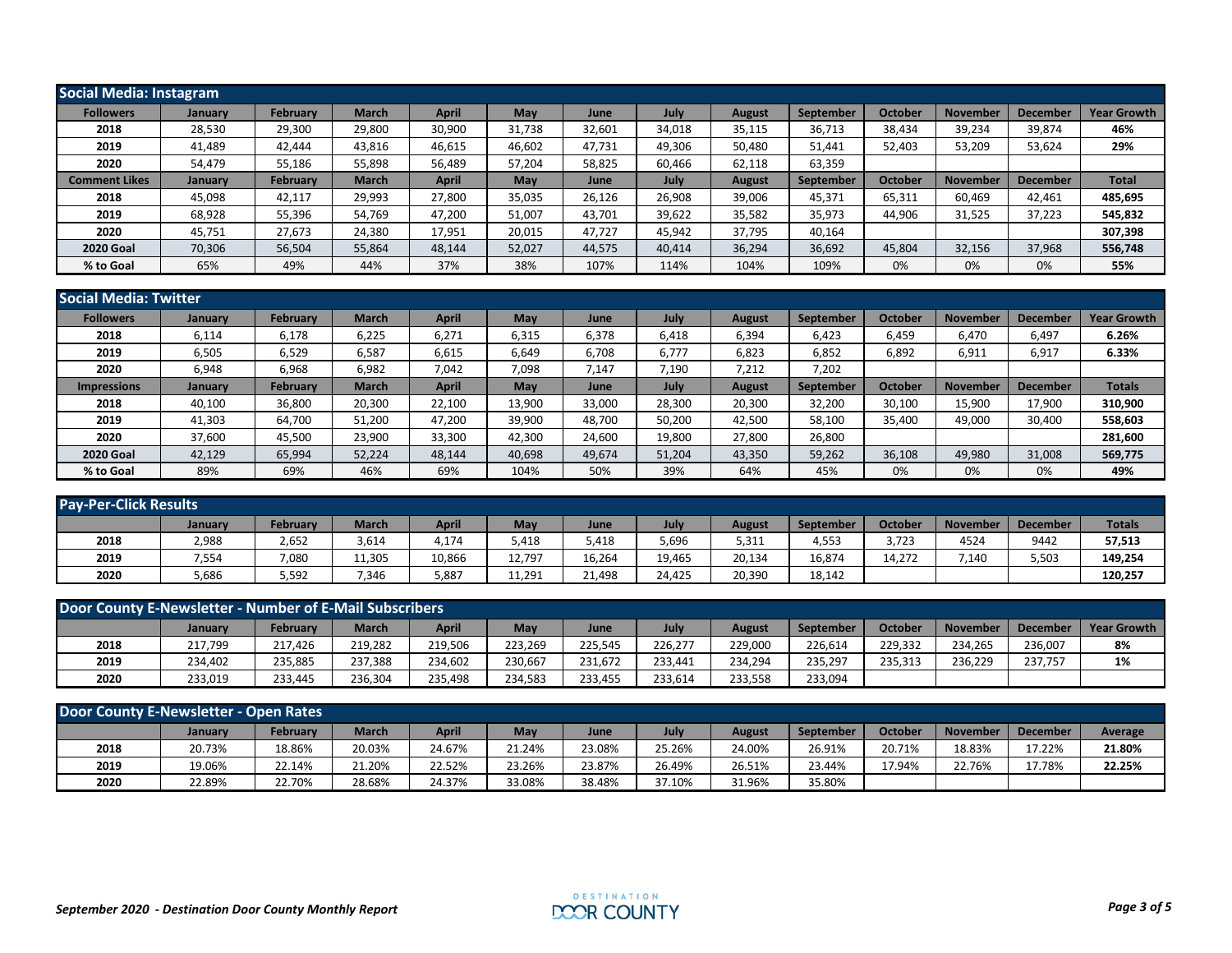| Door County E-Newsletter - Click Thru's |         |          |              |       |       |       |       |        |           |         |                 |                 |                |
|-----------------------------------------|---------|----------|--------------|-------|-------|-------|-------|--------|-----------|---------|-----------------|-----------------|----------------|
|                                         | January | February | <b>March</b> | April | May   | June  | July  | August | September | October | <b>November</b> | <b>December</b> | <b>Average</b> |
| 2018                                    | 2.42%   | 1.45%    | 2.07%        | 4.67% | 3.11% | 3.69% | 4.54% | 4.25%  | 5.03%     | 2.91%   | 2.38%           | 1.40%           | 2.96%          |
| 2019                                    | 2.66%   | 3.60%    | 3.29%        | 2.76% | 3.66% | 2.74% | 4.31% | 4.49%  | 5.57%     | 3.09%   | $2.78\%$        | 1.56%           | 3.37%          |
| 2020                                    | 2.19%   | 2.31%    | 3.58%        | 1.15% | 3.86% | 5.53% | 5.31% | 4.76%  | 5.31%     |         |                 |                 |                |

| <b>Advertising - Gross Impressions</b> |           |          |              |              |            |            |           |            |            |                |                 |                 |              |
|----------------------------------------|-----------|----------|--------------|--------------|------------|------------|-----------|------------|------------|----------------|-----------------|-----------------|--------------|
|                                        | January   | February | <b>March</b> | <b>April</b> | May        | June       | July      | August     | September  | <b>October</b> | <b>November</b> | <b>December</b> | <b>Total</b> |
| 2018                                   | 1,544,151 | 845,954  | 309,135      | 11.518.385   | 10,069,500 | 10,964,047 | 6,575,311 | 3,395,955  | 51.220.912 | 9,360,457      | 1.014.882       | 289,550         | 107.108.239  |
| 2019                                   | 746,596   | 804,685  | 3,797,293    | 19,926,019   | 24.361.571 | 4.439.997  | 3,254,874 | 14,679,101 | 31,134,255 | 3,284,761      | 253,909         | 241,105         | 106.924.166  |
| 2020                                   | 3,441,763 | 772,865  | 4,487,926    | 188,207      | 209,265    | 37,400,583 | 3,788,621 | 1,883,580  | 37.354.210 |                |                 |                 | 89,527,020   |

| <b>Advertising - Media Placed 2020</b> |                |          |              |         |         |            |          |         |           |         |                 |                 |              |
|----------------------------------------|----------------|----------|--------------|---------|---------|------------|----------|---------|-----------|---------|-----------------|-----------------|--------------|
|                                        | <b>January</b> | February | <b>March</b> | April   | May     | <b>Jun</b> | July     | August  | September | Octobeı | <b>November</b> | <b>December</b> | <b>Total</b> |
| <b>Total Paid</b>                      | \$41,035       | \$10,716 | \$33,827     | \$6,304 | \$553   | \$247,815  | 29,140   | ነ13,200 | \$91,654  |         |                 |                 | \$474,244    |
| <b>Co-Op Dollars</b>                   | \$2,852        | \$2,652  | \$4,152      | 4,004   | \$2,825 | \$9,282    | \$10,334 | \$6,502 | \$4,402   | \$3,900 |                 |                 | \$50,905     |

| <b>Online Video Views</b> (includes DDC video content on YouTube, Facebook, Vimeo, etc) |         |          |              |         |         |         |         |         |           |         |                 |                 |               |
|-----------------------------------------------------------------------------------------|---------|----------|--------------|---------|---------|---------|---------|---------|-----------|---------|-----------------|-----------------|---------------|
|                                                                                         | January | Februarv | <b>March</b> | April   | May     | June    | July    | August  | September | October | <b>November</b> | <b>December</b> | <b>Totals</b> |
| 2018                                                                                    | 209,008 | 64,757   | 115.746      | 149.384 | 163.922 | 79.972  | 213.921 | 232.556 | 154.293   | 74.836  | 42.085          | 109.328         | L,709,808     |
| 2019                                                                                    | 187.976 | 154,620  | 405.237      | 156.856 | 145.688 | .75.083 | 90,004  | 55,746  | 15,894    | 21,755  | 21,220          | 34,622          | 1,464,701     |
| 2020                                                                                    | 42,795  | 22.173   | 66,611       | 97.340  | 178.820 | 122.356 | 127.653 | 186,474 | 128.343   |         |                 |                 | 972.565       |

| <b>Media Marketing Program - Impressions</b> |                |                 |              |              |            |            |            |               |                  |                        |            |                 |               |
|----------------------------------------------|----------------|-----------------|--------------|--------------|------------|------------|------------|---------------|------------------|------------------------|------------|-----------------|---------------|
|                                              | <b>January</b> | <b>February</b> | <b>March</b> | <b>April</b> | May        | June       | July       | <b>August</b> | <b>September</b> | October                | November   | <b>December</b> | <b>Totals</b> |
| 2018                                         | 28,732,589     | .167.205        | 11,962,094   | 2.748.491    | 24.027.022 | 5.410.708  | 58.217.837 | 6,349,408     | 44.136.913       | 103.292.833 83.323.220 |            | 136.947         | 369,505,267   |
| 2019                                         | 99,963,410     | 62,423,890      | 30,432,627   | 13,209,923   | 6,647,728  | 7,063,714  | 97,886,602 | 10,801,279    | 17,799,696       | 33,722,879             | 974.989    | 775.434         | 381,702,171   |
| 2020                                         | 30,513,557     | 13,674,701      | 39,059,827   | 12,633,384   | 8,819,887  | 22,310,420 | 55,637,847 | 27,823,582    | 18,739,336       |                        |            |                 | 229,212,541   |
| <b>2020 Goal</b>                             | 34,154,920     | 18,294,226      | 32,195,569   | 28,337,600   | 24,106,037 | 14,722,305 | 44,935,449 | 25,410,165    | 19.296.005       | 47,671,721             | 26.747.339 | 33,809,016      | 349,680,354   |
| % to Goal                                    | 89%            | 75%             | 121%         | 45%          | 37%        | 152%       | 124%       | 109%          | 97%              | 0%                     | 0%         | 0%              | 66%           |

| Media Marketing Program - Visiting Journalists |         |          |              |              |            |      |      |                      |           |                     |          |                 |               |
|------------------------------------------------|---------|----------|--------------|--------------|------------|------|------|----------------------|-----------|---------------------|----------|-----------------|---------------|
|                                                | January | February | <b>March</b> | <b>April</b> | <b>May</b> | June | July | August               | September | October             | November | <b>December</b> | <b>Totals</b> |
| 2018                                           |         |          |              |              | 13         | 15   |      | 1 <sub>1</sub><br>14 |           | 10                  |          |                 | 70            |
| 2019                                           |         |          |              |              |            | 22   |      | 18                   | --        |                     |          | . .             | 74            |
| 2020                                           |         |          |              |              |            |      |      | ᅭ                    |           |                     |          |                 | 37            |
| <b>2020 Goal</b>                               |         |          |              |              |            |      |      | 14                   | ᅭ         | 1 <sub>2</sub><br>ᅩ |          |                 | 60            |
| % to Goal                                      |         | 113%     |              |              |            |      | 133% | 86%                  | 67%       |                     |          | 0%              | 62%           |

| <b>Media Marketing Program - Ad Value Equivalency (AVE)</b> |           |           |              |              |           |           |           |           |                  |                |                 |                 |               |
|-------------------------------------------------------------|-----------|-----------|--------------|--------------|-----------|-----------|-----------|-----------|------------------|----------------|-----------------|-----------------|---------------|
|                                                             | January   | Februarv  | <b>March</b> | <b>April</b> | May       | June      | July      | August    | <b>September</b> | <b>October</b> | <b>November</b> | <b>December</b> | <b>Totals</b> |
| 2018                                                        | \$551,054 | \$22,137  | \$92,975     | \$230,303    | \$9,231   | \$134.446 | \$278,766 | \$452,932 | \$400,343        | \$652,367      | \$658,310       | \$21,450        | \$3,504,314   |
| 2019                                                        | \$373,010 | \$172,097 | \$61,967     | \$711,055    | \$128,671 | \$295,606 | \$232,542 | \$70,927  | \$133,197        | \$234,993      | \$182,681       | \$86,097        | \$2,682,843   |
| 2020                                                        | \$344,671 | \$32,504  | \$194,664    | \$15,793     | \$108,659 | \$128,813 | \$366,942 | \$729,757 | \$76,991         |                |                 |                 | \$1,998,794   |